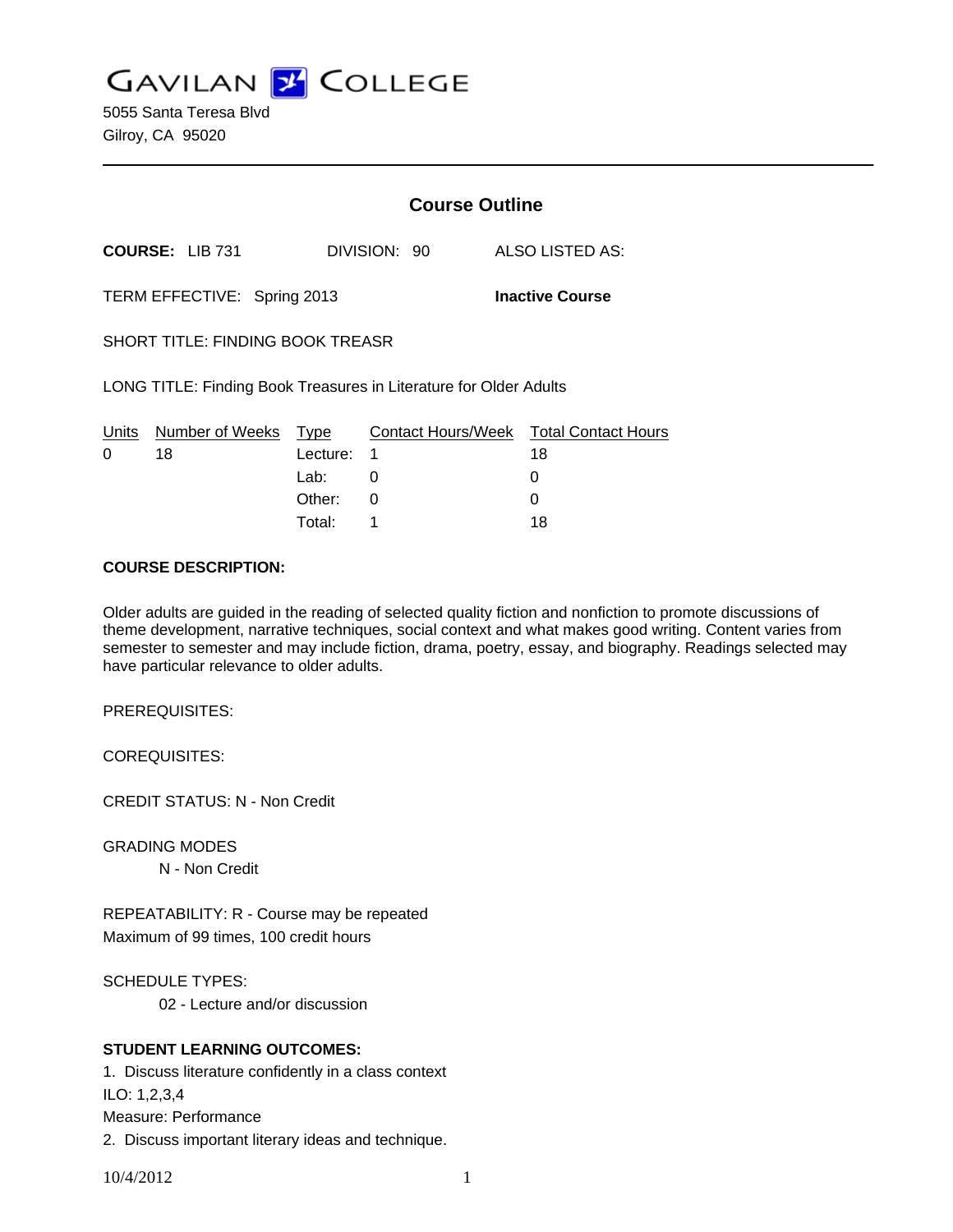ILO: 1,2,3,4 Measure: Performance 3. Demonstrate increased interpersonal communication skills ILO: 1.2.4.5 Measure: Performance 4. Demonstrate improvement in reading comprehension ILO: 1.2.6 Measure: Performance 5. Demonstrate improvement in literary judgment and verbal expression. ILO: 1,2,5,6 Measure: Performance

## **CONTENT, STUDENT PERFORMANCE OBJECTIVES, OUT-OF-CLASS ASSIGNMENTS**

Inactive Course: 09/24/2012

WEEK 1 3 HOURS

Content: An overview of the various forms of creative writing,

narratives, and nonfiction. Selection of works to be discussed in

class. Introduction to central themes of selected works.

Objectives: Students will be able to identify and discuss the themes of

selected works.

Assignments: Assigned reading.

WEEK 2 3 HOURS

Content: Exploration of literary techniques, openings, character

development, plots, scenes, description, dialogue, point of view, and style.

Objectives: Students will be able to identify the literary techniques,

character development, plot lines and symbolism in selected works.

Assignment: Assigned reading.

WEEK 3 3 HOURS

The craft of writing treated in the selected works.

Students will be able to discuss the techniques covered in the selected works.

Assignment: Assigned reading.

WEEK 4 3 HOURS

Content: Biographical, social and historical context of works.

Objectives: Students will be able assess the biographical, social and

historical context of the literary works.

Assignment: Assigned reading.

WEEK 5 3 HOURS

Content: Aesthetic contexts for literary works.

Objectives: Students will recognize the aesthetic contexts of the

literary works.

Assignment: Assigned reading.

## WEEK 6 3 HOURS

Content: Strengths and noticeable weakness of the literary works and/or challenges faced by individual writers. Class review.

Objectives: Students will appreciate strengths and weakness of selected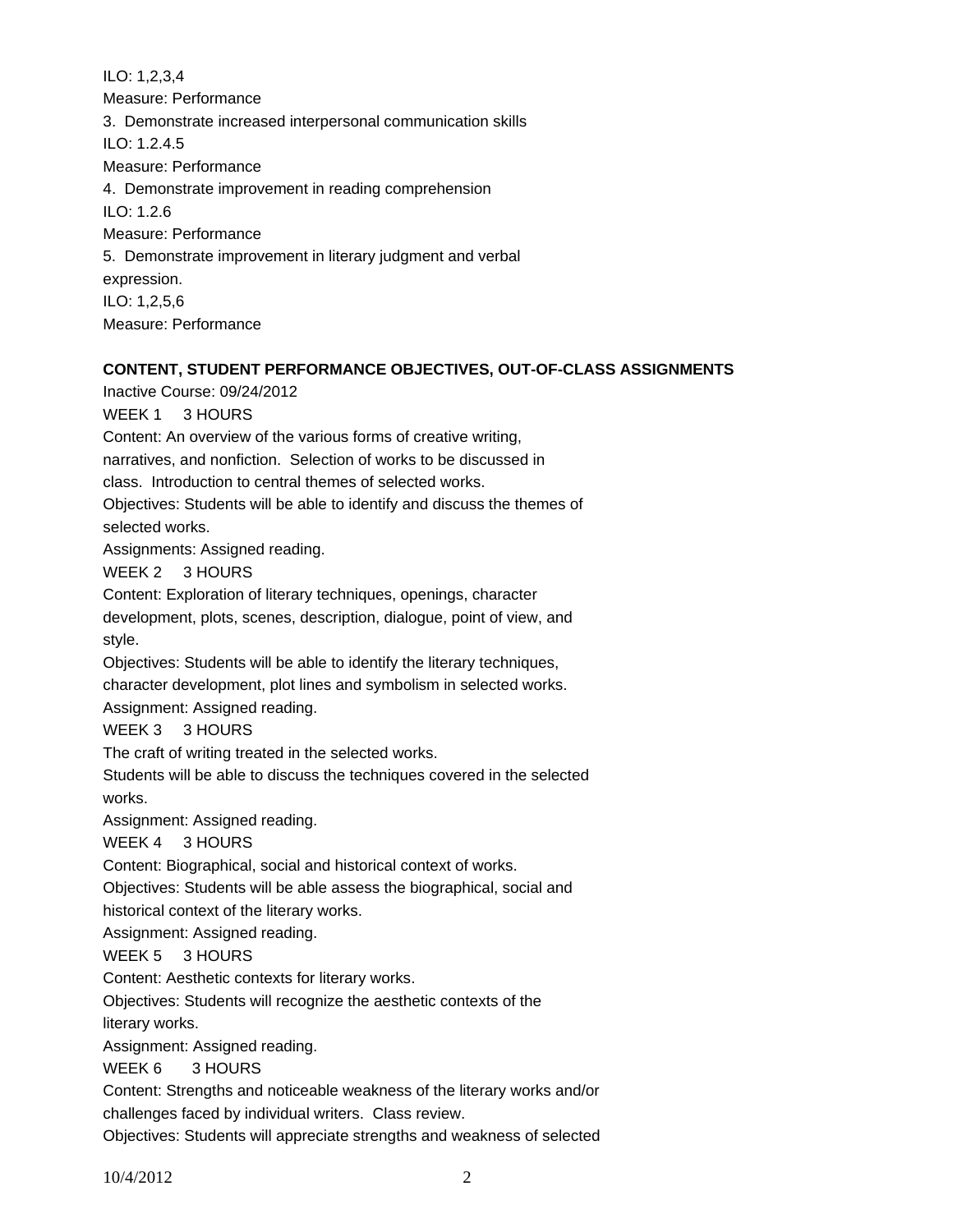works. Students will complete a class survey.

-----

Note: Authors could include some of the following: Kathleen Alcala, Isabel Allende, Rudolfo Anaya, Russell Banks, T. C. Boyle, Sandra Cisneros, Da Chen, Annie Dillard, William Eastlake, Barbara Ehrenreich, Louise Erdich, Charles Frazier, Peter Hessler, John Irving, Ha Jin, Barbara Kingsolver, Patricia Preciado Martin, David McCullough, R.K. Narayan, Anchee Min, Dai Sijie, April Sinclair, Alexander McCall Smith, Wallace Stegner, Anne Tyler.

# **METHODS OF INSTRUCTION:**

Instruction, participation and discussions of assigned readings.

## **METHODS OF EVALUATION:**

The types of writing assignments required: Written homework Other: Assigned reading The problem-solving assignments required: Homework problems Other: Discussions The types of skill demonstrations required: Class performance Other: Participation The types of objective examinations used in the course: Other: Special projects Other category: Student satisfaction The basis for assigning students grades in the course: Writing assignments: 20% - 30% Problem-solving demonstrations: 10% - 20% Skill demonstrations: 20% - 30% Objective examinations: 10% - 20% Other methods of evaluation: 10% - 10%

# **REPRESENTATIVE TEXTBOOKS:**

Varies and includes various writers, or other appropriate college level text.

## **ARTICULATION and CERTIFICATE INFORMATION**

 Associate Degree: CSU GE: IGETC: CSU TRANSFER: Not Transferable UC TRANSFER: Not Transferable